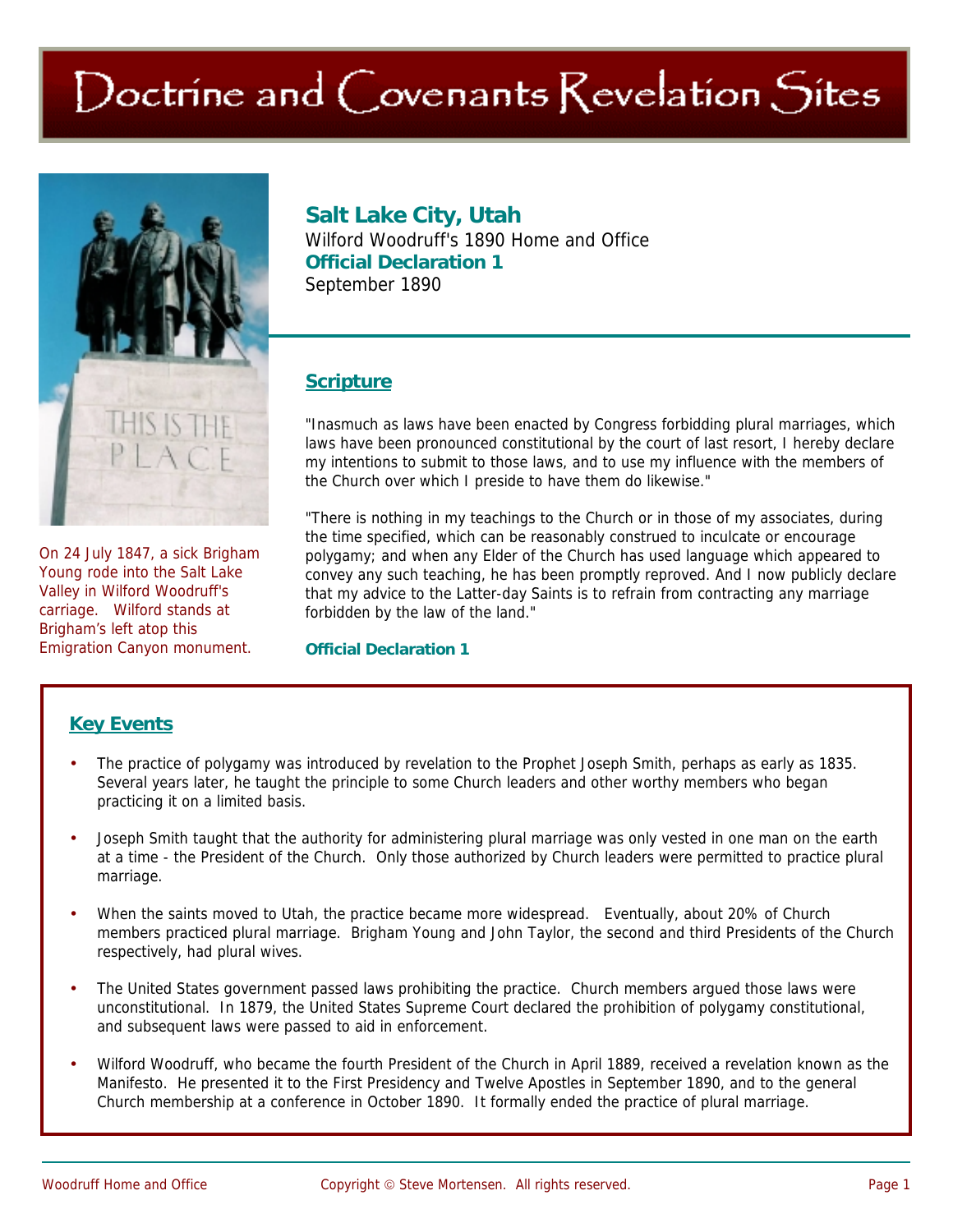#### **Words of Joseph Smith**

"Gave instructions to try those persons who were preaching, teaching, or practicing the doctrine of plurality of wives: for, according to the law, I hold the keys of this power in the last days; for there is never but one on earth at a time on whom the power and its keys are conferred; and I have constantly said no man shall have but one wife at a time, unless the Lord directs otherwise." (History of the Church 6:46)



President Woodruff lived in this farmhouse when the Manifesto was received in 1890. The home is one of the few urban farmhouses in Utah still on its original foundation.

## **Words of Brigham Young**

"I would say to Congress that if they will pass a law, making it death for any man to hold illicit intercourse with any woman but his lawful wife, we would meet them half way on that ground. It is not uncommon for men who have not been lawfully married to any woman . . . to have children by several women . . . Men may do as they please with women, have numerous children by them, and take as many liberties with them as if they were their wives, and yet not call them wives, and modern society smiles upon them. But whenever a man applies the sacred name of wife to the mother of his children, if he happen to have more than one, then the world professes to be wonderfully shocked at the idea. What inconsistency! Such men will go to hell for ruining innocent women and increasing illegitimate children in the land. The community or nation that indulge in such practices will be damned. If I have wives, I take care of them, and I want my neighbors to let them and my daughters alone. Do you understand it? If you do not, and should undertake to infringe upon any of them, I will point my finger at you. Our young men, and we have many, live virtuous lives with regard to illicit communication with the sexes; they observe the law which has been given to this people." (Journal of Discourses 11:261 - 1866)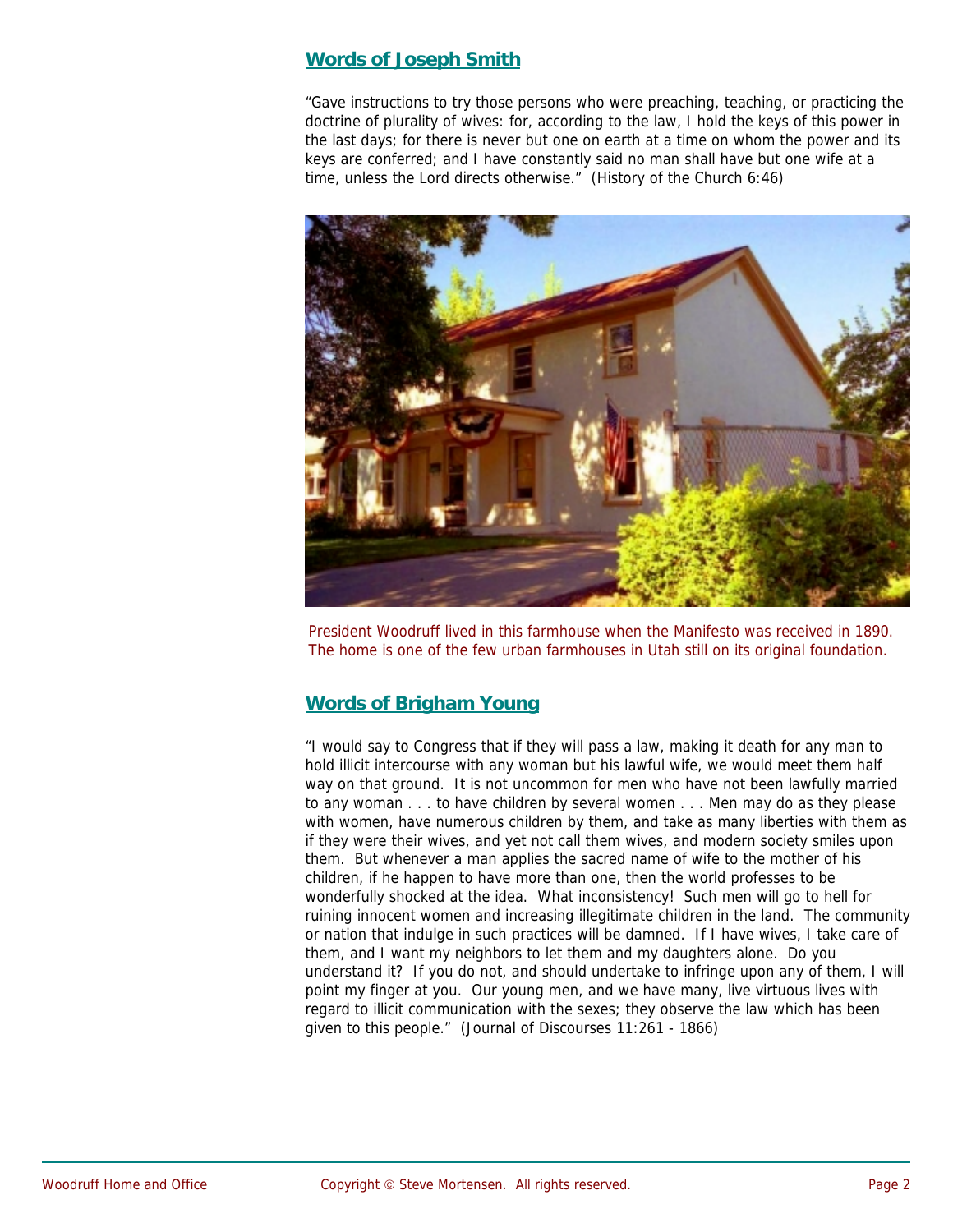

President Woodruff's office was behind the door on the right. He may have received the revelation here. The church office building can be seen in the background.

## **Words of John Taylor**

"We are not generally understood by the people of the world, by the outsiders; and I can look with very great leniency upon the action of members of the House of Representatives and the Senate, the governors, and others who have expressed strong indignation against this principle [plural marriage]. From your standpoint, you think we are a corrupt people; you think it is a part or portion of the thing you call the social evil, that permeates all classes of society, and is sapping the foundation of the life of so many throughout the land. You think that we are trying to introduce something that is encouraging licentiousness and other kindred evils among the people, and to legalize these things by legislative enactment and otherwise, and trying to popularize and make legal those infamies. I continued, that is a false view to take of the subject. Mr. President, I have always abhorred such practices from the time I was quite young; when I have seen men act the part of Lotharios, deceiving the fair sex and despoiling them of their virtue, and then seeing those men received into society and their victims disgraced, ostracized and esteemed as pariahs and outcasts, I could not help sympathizing with a woman that was seduced. I looked upon the man who seduced her as a villain; I do so today. Said I, when Joseph Smith first made known the revelation concerning plural marriage and of having more wives than one, it made my flesh crawl; but, Mr. President, I received such evidence and testimony pertaining to this matter, scriptural and otherwise, which it was impossible for me as an honest man to resist, and believing it to be right I obeyed it and practiced it . . . this principle is connected with the Saints alone, and pertains to eternity as well as time, and is known to us by the appellation of 'celestial marriage.' It does not . . . pertain to all of our own people. None but the more pure, virtuous, honorable and upright are permitted to enter into these associations. Now I speak to the Latter-day Saints, who are acquainted with what I say. If I state untruths, tell me, and I will consider you my friends, and the friends of this community. Should we preach the doctrine of plurality of wives to the people of the United States? No; you know very well that it is only for honorable men and women, virtuous men and women, honest men and women who can be vouched for by those who preside over them, and whom they recognize as their Presidents; it is only such people as these that can be admitted to participate in this ordinance. You know it. I know it, you Presidents of Stakes know it and the people know it. There are any number of people in this Territory who are good people in many respects, but who cannot come up to that standard. That is the position we occupy in relation to this principle." (Journal of Discourses 23:64-65)